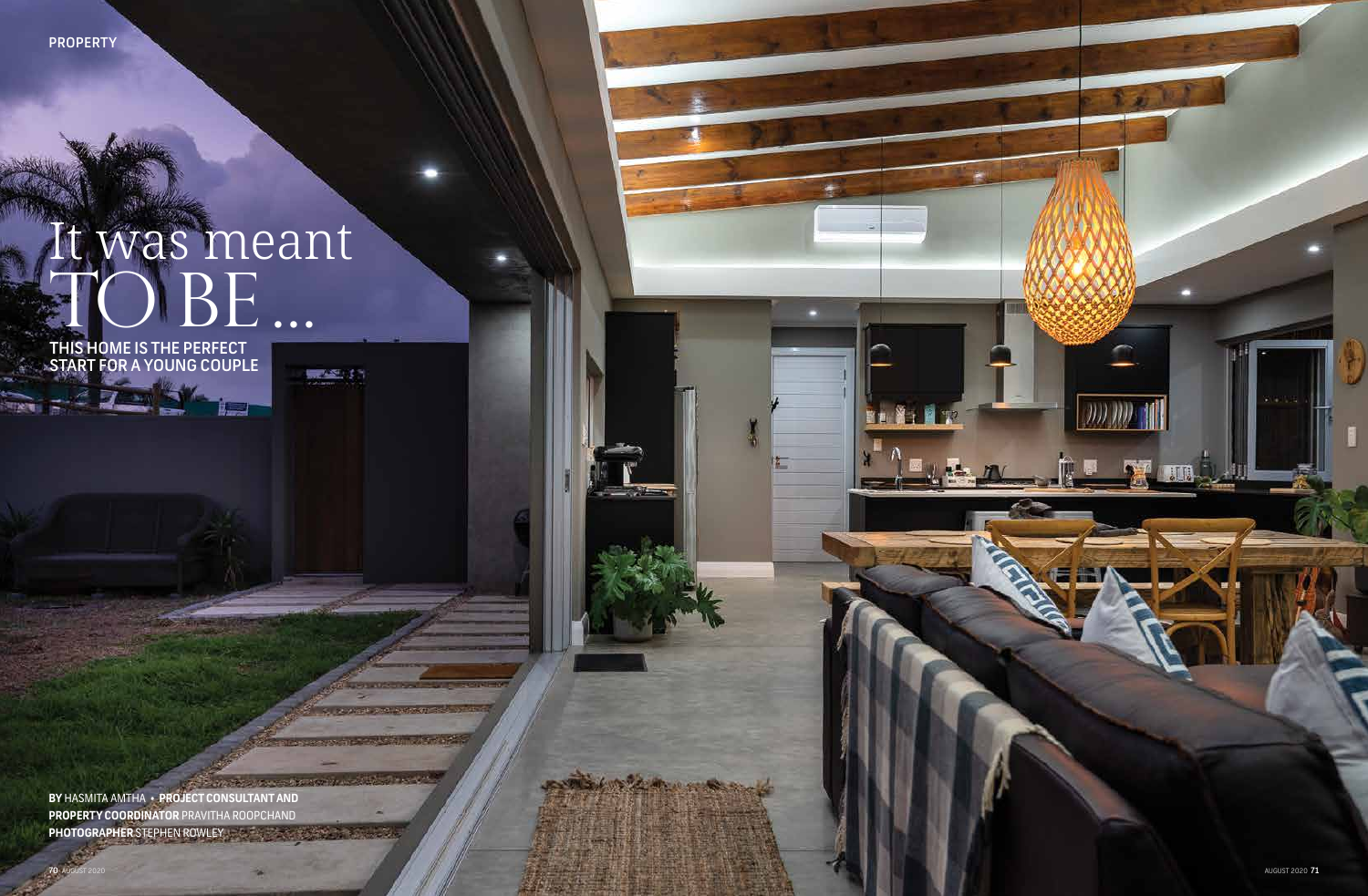

For the young owners, this stand was meant for them. On their journey to find a home, the couple experienced many disappointments along the way. By luck they acquired this beautiful plot to build their dream home. The owner says: "We started having a look at vacant land. Two weeks later we were on a tour of several plots. Ironically we didn't even get out of the car – when the agent showed us the plot we ended up buying. It was way out of our price range so wasn't worth getting our hopes up. Two weeks in the agent called to say that she had put in a elebrating its location, this<br>contemporary home has<br>been designed to lap up<br>the beauty and surrounds<br>of a family estate along<br>the luscious North Coast.<br>For the young owners, this stand<br>was meant for them. On their journey<br>

elebrating its location, this contemporary home has been designed to lap up the beauty and surrounds of a family estate along the luscious North Coast.

but the seller laughed at her. We thanked her for trying but said we really had no expectations and had disregarded the plot from our decisionmaking process. Ten minutes later she phoned back saying he had reconsidered the offer and would take it! We will always be grateful to the late Jaime Ernst for making that phone call and making this happen." For the architecture, the couple knew exactly what they wanted. "A design that embraced the outdoors and was spacious and had great natural light. But we also wanted to maintain our privacy. Function over form was important to us: so, things like significant storage space  $\geq$ 

**ABOVE:** Neospace Architects is an architecture design practice established in 2012. Based in KwaZulu-Natal, Neospace Architects provides a full and partial design service comprising pre-purchase advice on stand choice, 3D concept design, feasibility, sketch design, presentation and marketing drawings, council submission drawings, working drawings, schedules, details and specifications, construction tenders, site inspections and project management.



## "Function over form was important to us." – the home owners